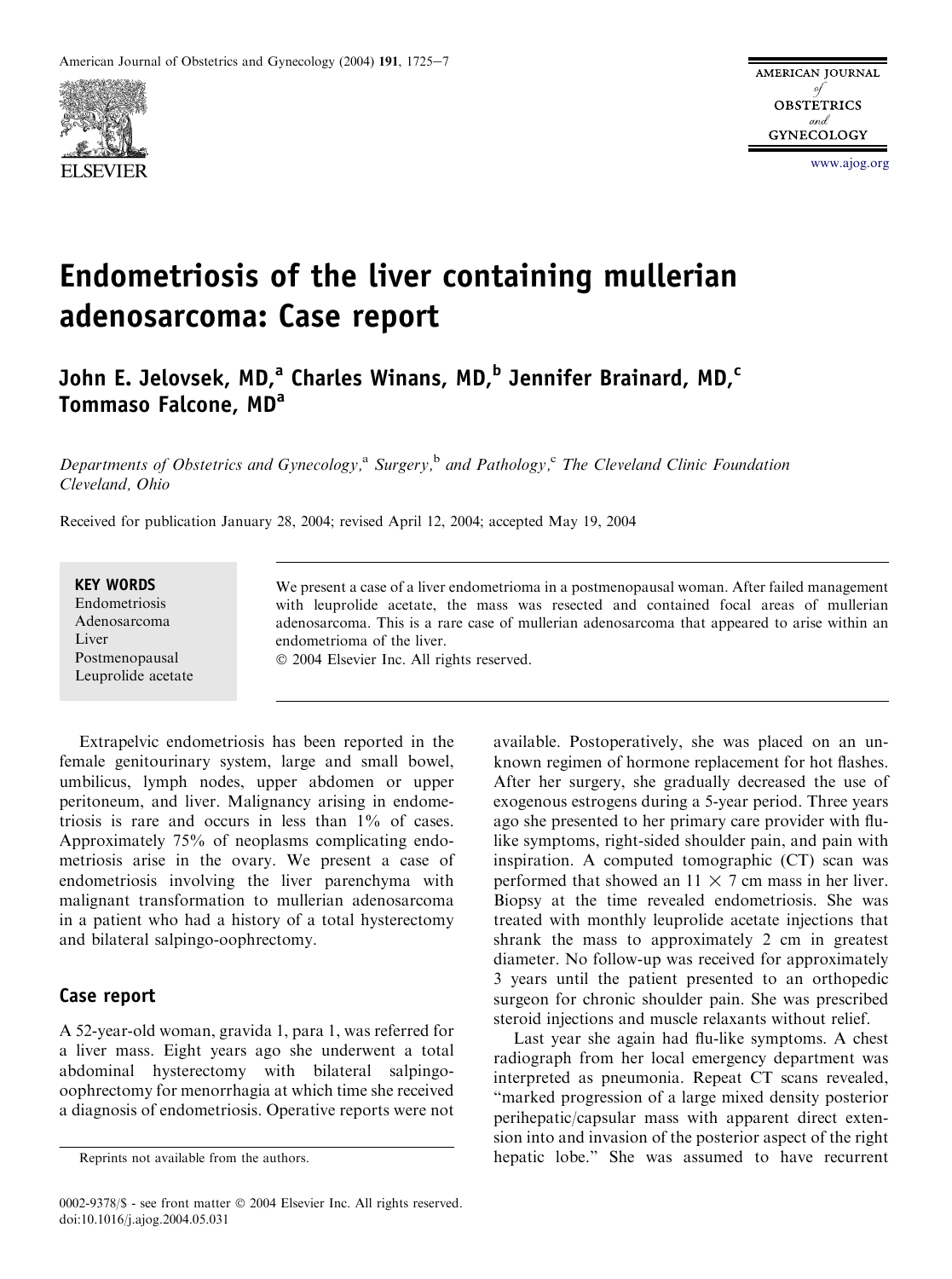

Figure 1 Hepatic mass. The mass involves the right lobe of the liver, diaphragm, and surrounds the upper pole of the right kidney.



Figure 2 Normal liver parenchyma separated from residual endometriosis by a zone of fibrous tissue.

endometriosis, placed back on leuprolide acetate injections, and referred to our institution for discussion of management options.

At presentation to our clinic, serum follicle-stimulating hormone (FSH) and 17-beta estradiol assays were performed and showed  $FSH = 5.2$  mLU/mL and estra $diol = 22$  pg/mL. Repeat ultrasound showed a 2-cm mass in the pelvis, suspicious for ovarian remnant. Repeat CT scan was performed at our institution and interpreted as, ''perihepatic, low attenuation mass which by history is consistent with an endometrioma. It has decreased in size when compared with the outside CT'' (Figure 1). The mass measured  $11.5 \times 7.3$  cm. After a 5-



Figure 3 Mullerian adenosarcoma characterized by a leaflike growth pattern, cystically dilated glands lined by benign endometrial-type epithelium surrounded by cellular cuffs of malignant spindle cell stroma. Focally, the stroma has periglandular hypercellularity, mitoses, and low-grade nuclear atypia. These changes are diagnostic of mullerian adenosarcoma.

month treatment with of leuprolide acetate, a repeat CT scan revealed no significant decrease in the size of the mass.

The patient underwent resection of the suspected liver endometrioma, diaphragmatic reconstruction, and pelvic laparotomy with peritoneal biopsies. There was no evidence of ovarian remnant or pelvic endometriosis at laparotomy. Pathologic findings of the liver mass showed cystic and polypoid endometriosis of the liver (Figure 2) and retroperitoneum with contents of the endometrioma from the right lobe of the liver found to harbor focal areas of mullerian adenosarcoma (Figure 3). Pelvic peritoneal biopsy specimens showed fibrosis with no ovarian tissue.

The postoperative management was uncomplicated with only mild elevation of her liver enzymes. Repeat CT scans showed no pelvic mass. Because of the generously negative margins, no adjuvant therapy was recommended. Because there is a lack of standard care for adjuvant therapies, we would reserve high-dose progestins only for recurrence, as it is only cytostatic and not cytotoxic. The risk/benefit profile was not optimal for use in the adjuvant setting.

## Comment

Cases of extrapelvic endometriosis have been reported in the gastrointestinal tract, urinary tract, pulmonary, musculoskeletal, peripheral, and central nervous system, and even in men. However, there have been only 2 reported cases of endometriosis involving the parenchyma of the liver.

Although endometriosis is significantly prevalent in the reproductive female population, it has been esti